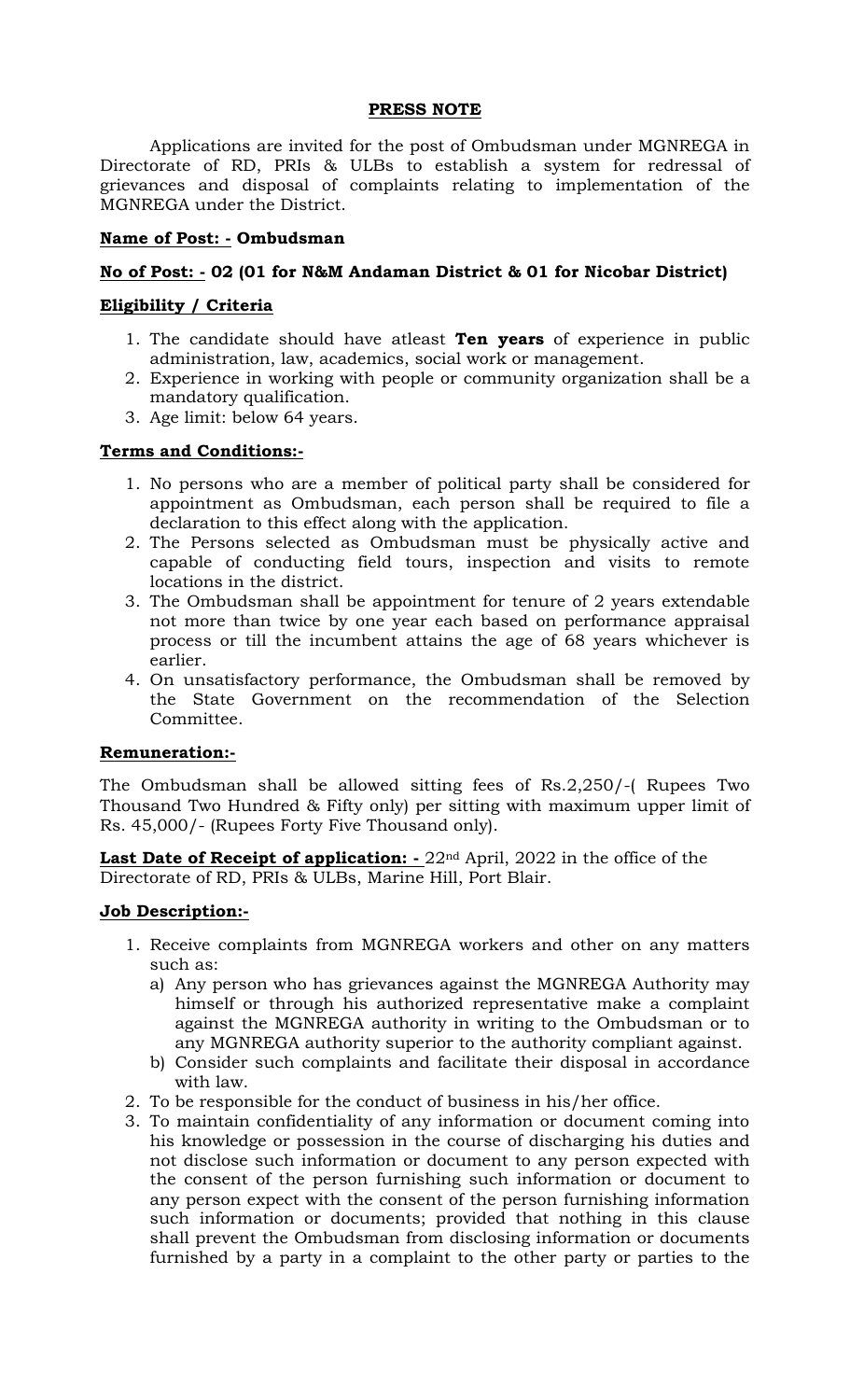extent considered by him to be reasonable required to comply with principles of natural justice and fair play in the proceedings.

- 4. To send monthly reports to the Chief Secretary and Secretary, State Nodal Department recommending appropriate action. The report shall specially highlight cases where action needs to be taken against hearing MGNREGA functionaries for their failure to redress the grievance. The report will be accompanied with primary evidence needed to initiate action against the delinquent persons.
- 5. To furnish a report every year containing a general review of activities of the office of the Ombudsman during the preceding financial year to the Chief Secretary and the Secretary, State Nodal Department along with such other information as may be considered necessary by him in the annual report. The Ombudsman, on the basis of grievances handled by him will review the quality of the working of the MGNREGA authorities and make recommendations to improve implementation of MGNREGA. The report shall be put on the MGNREGA website.
- 6. To compile a list of 'awards' passed by it between April and March of each financial year in respect of every MGNREGA Authority complained against and report it to the Chief Secretary of the State and the State Nodal Department. Text of award shall also be put on the MGNREGA website.

### **Disposal of Complaints**

- 1. On receipt of the complaint, Ombudsman may refer the complaint to the appropriated MGNREGA Authorities for disposal within 7days. In the vent of failure of the MGNREGA Authority to dispose the complaint, the matter may be taken up by the Ombudsman for disposal.
- 2. The Ombudsman shall cause a notice of the receipt of any complaint along with a copy of the complaint to send to the MGNREGA Authority complained against.
- 3. All cases not involving complicated questions of fact or law shall be disposed within 15days. Other cases may be disposed within 45 days.
- 4. When facts of the case are admitted by the parties, the Ombudsman shall dispose the case in accordance with law.

The application should submit as per the format placed at Annexure "A" address to the Directorate of RD, PRIs & ULBs, Marine Hill, Port Blair with supporting documents such as an self-attested passport size color photograph, experience certificates etc.

> **Assistant Director** (O/o Directorate of RD, PRIs & ULBs)